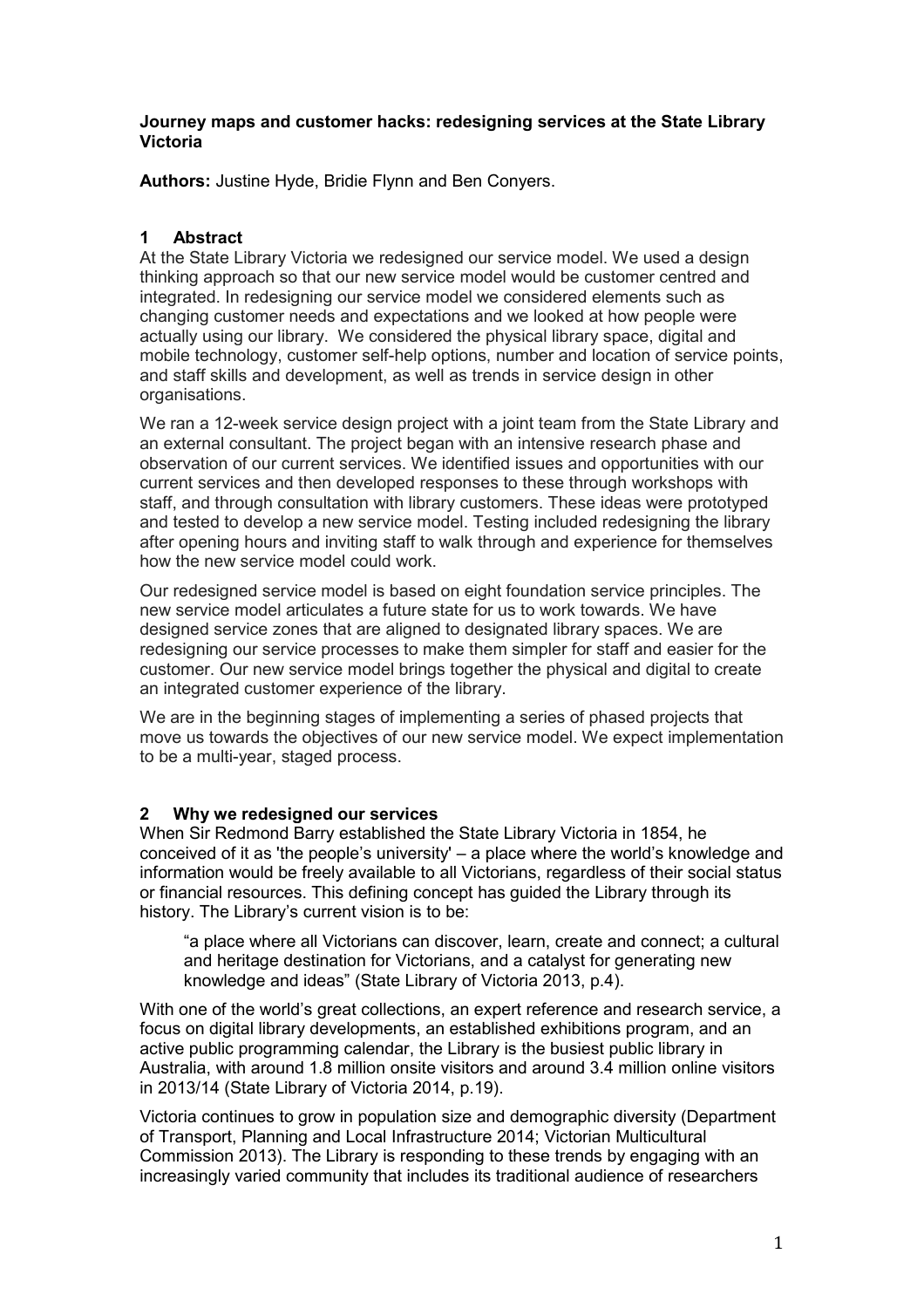and students, as well as families, young and lifelong learners, culture creators and seekers, culturally and linguistically diverse communities, and regional Victorians. As the people we help become more diverse, so too do our services and programs.

The people who use the Library have different and sometimes competing needs within shared spaces. For example, a researcher needs access to the collection, staff research expertise, a desk, computer, printing facilities, and a quiet space to concentrate on their work. In contrast, a family with young children needs food, drink, changing facilities, objects to see, touch and explore, informal space to lounge and move around in, and to feel comfortable making noise.

To make the Library welcoming to everyone, there is a need to balance quiet and active spaces. This has been shown to be a "critical concern" for library users across all age groups (Victorian Public Library Network 2014, p.13). Designing our services and spaces for flexibility and the ability to meet multiple needs and uses is critical to our success (Victorian Public Library Network 2014, p.66).

Increasingly, we were finding it difficult to reconcile these competing needs and felt that the quality of service to all visitors was being compromised. To add into the mix, visitor feedback told us that the Library can be daunting for some new visitors. It is a large and imposing building that is hard to navigate, with many confusing rules and processes. While we have a highly skilled team of staff, their ability to offer the best service is diluted by juggling the conflicting needs of different visitors. They are often sought out to resolve process issues, technology troubles and navigational confusion.

In addition to the complexities of serving a diverse and growing community, we are also adapting our services to respond to the changing expectations of the public about how they prefer to access, use and share information. For example, the increased use of mobile devices and new information technologies, trends towards open access, open government, online education, along with the accompanying challenges of digital literacy and personal data privacy (IFLA 2013, p.4).

The above factors led us to decide it was time to review our service model and we identified this as a strategic project in the Library's Corporate Plan (State Library of Victoria 2013, p.22). While we make continual improvements to the Library's services, the last large-scale review of the service model was several years ago.

#### **3 Our service design approach**

Through the review and redesign of our services we aimed to develop a new service model that:

- meets the diverse needs of our visitors
- supports the Library's visitor experience objectives
- is cost effective and efficient
- builds visitor satisfaction and engagement with the Library
- aligns staff skills and capabilities with visitor needs
- integrates our service delivery approach
- increases the uptake of self-service by our visitors
- increases the mobility of our staff

We set out to take a holistic approach to redesigning our services. To arrive at an integrated design and appropriate interventions, we aimed to diagnose the entire system, rather than the individual components (Narayanan and Nath 1993, pp.53-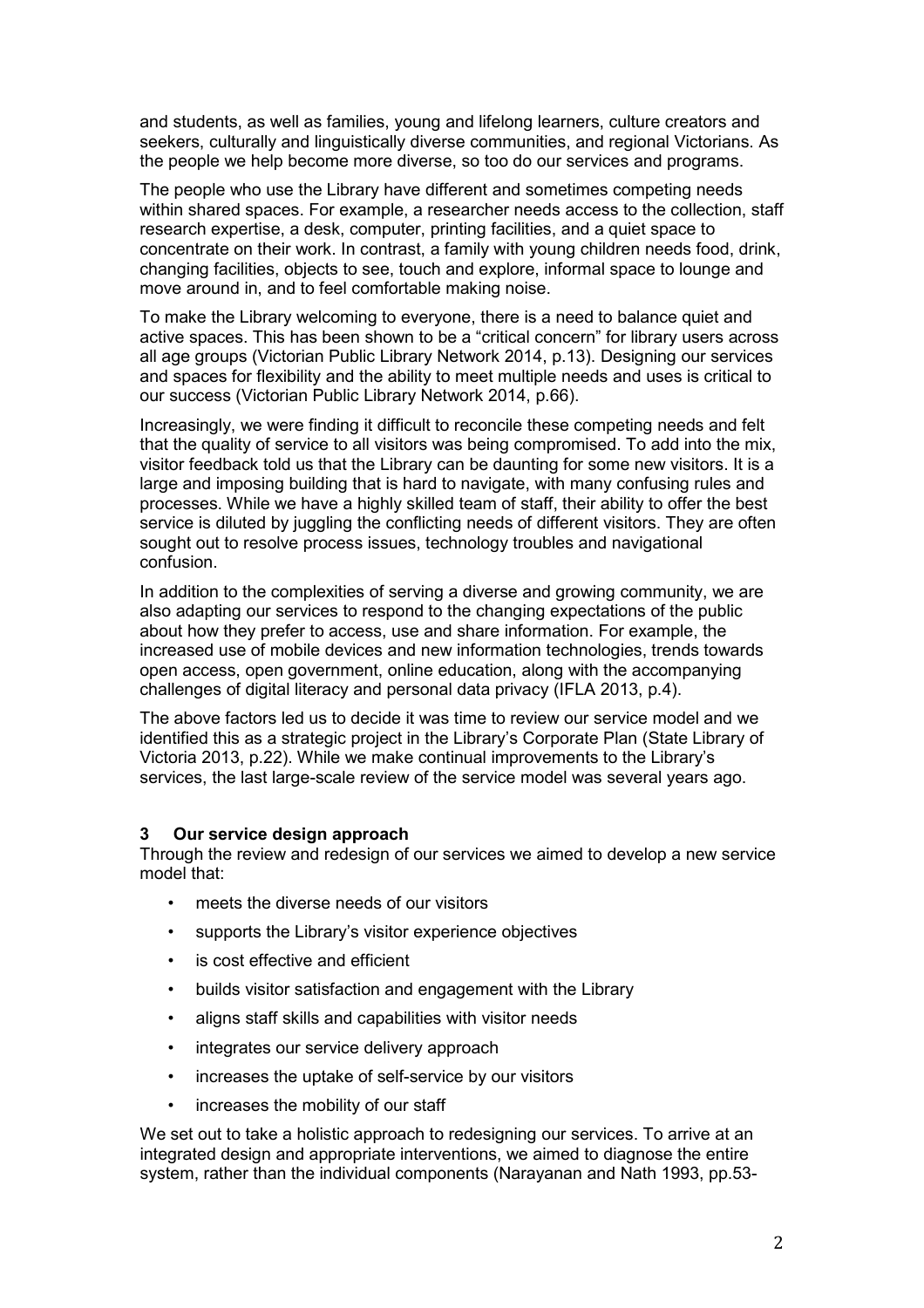54). Our aim was to uncover the interdependencies so we could design services that would work together as a whole.

Another important goal was to put our customers at the centre of our thinking. There is no doubt that the Library has excellent customer service. However, our systems have grown around the requirements of our collections. This has lead to a myriad of complex rules that are often impenetrable to our customers. Along the way, they have hacked our services and found work-arounds for our rules.

Examining and changing the Library's service model is a substantial and complex task. We decided look at peer practices in GLAM sector organisations and other customer service industries. We wanted to understand the current experience of our visitors and ask for their ideas on how we might make things better for them.

We also determined that it was critical to surface the best ideas of our staff and to have a wide engagement across the Library from different teams. We aimed to make this engagement creative and fun. A key to generating creativity is bringing together and connecting different perspectives to spark new ideas (Popova 2012). Importantly, we had support from the Library's leadership team to take risks, to challenge assumptions, and to think innovatively, rather than incrementally.

These considerations led us to take a 'service design' approach to the project. Service design is "the intentional and thoughtful design of internal and customerfacing activities needed to deliver a service" (Meld Studios 2014). This approach challenges you to reflect on your current services and assess how you are using people, systems and processes to deliver these services. You then develop a vision of the service you want to deliver, reflecting your library's strategy, customer needs, and service innovation. From there, you design how service delivery and customer experience can shift and be supported, setting the path from current state to future state.

It is an inclusive process that aims to "explore multiple ideas…to critique ideas and to refine, revise and reimagine things in a collaborative and open way" (Barker 2014).

Service design is gaining recognition as a useful method for designing library services<sup>[1](#page-2-0)</sup>. We engaged an expert consultancy in service design, Meld Studios, to help us with this work. We formed a project team with two Library staff and two of Meld's staff for a 12-week joint project based in the Library. This approach was critical for us to build our internal service design expertise.

The service model project was structured around a design process led by the Meld consultants. Their approach is summarised as: understand, explore, articulate, realize (Meld Studios 2014). For the Library, this process translated into four phases:

- researching the current state of experience and service
- identifying opportunities for change
- developing concepts
- creating a future state service model

<span id="page-2-0"></span> <sup>1</sup> For example, see recent presentations by Mal Booth from the University of Technology, Sydney [http://www.lib.uts.edu.au/blog/university-librarian/2013/08/design-thinking-and-uts](http://www.lib.uts.edu.au/blog/university-librarian/2013/08/design-thinking-and-uts-library)[library,](http://www.lib.uts.edu.au/blog/university-librarian/2013/08/design-thinking-and-uts-library) consultants Zaana Howard [http://zaanahoward.com/2013/05/19/design-thinking-for](http://zaanahoward.com/2013/05/19/design-thinking-for-designing-and-delivering-services-workshop-redux/)[designing-and-delivering-services-workshop-redux/](http://zaanahoward.com/2013/05/19/design-thinking-for-designing-and-delivering-services-workshop-redux/) and Penny Hagan [http://www.smallfire.co.nz/2013/11/21/becoming-design-led-exploring-the-role-of-codesign-in](http://www.smallfire.co.nz/2013/11/21/becoming-design-led-exploring-the-role-of-codesign-in-libraries/)[libraries/](http://www.smallfire.co.nz/2013/11/21/becoming-design-led-exploring-the-role-of-codesign-in-libraries/)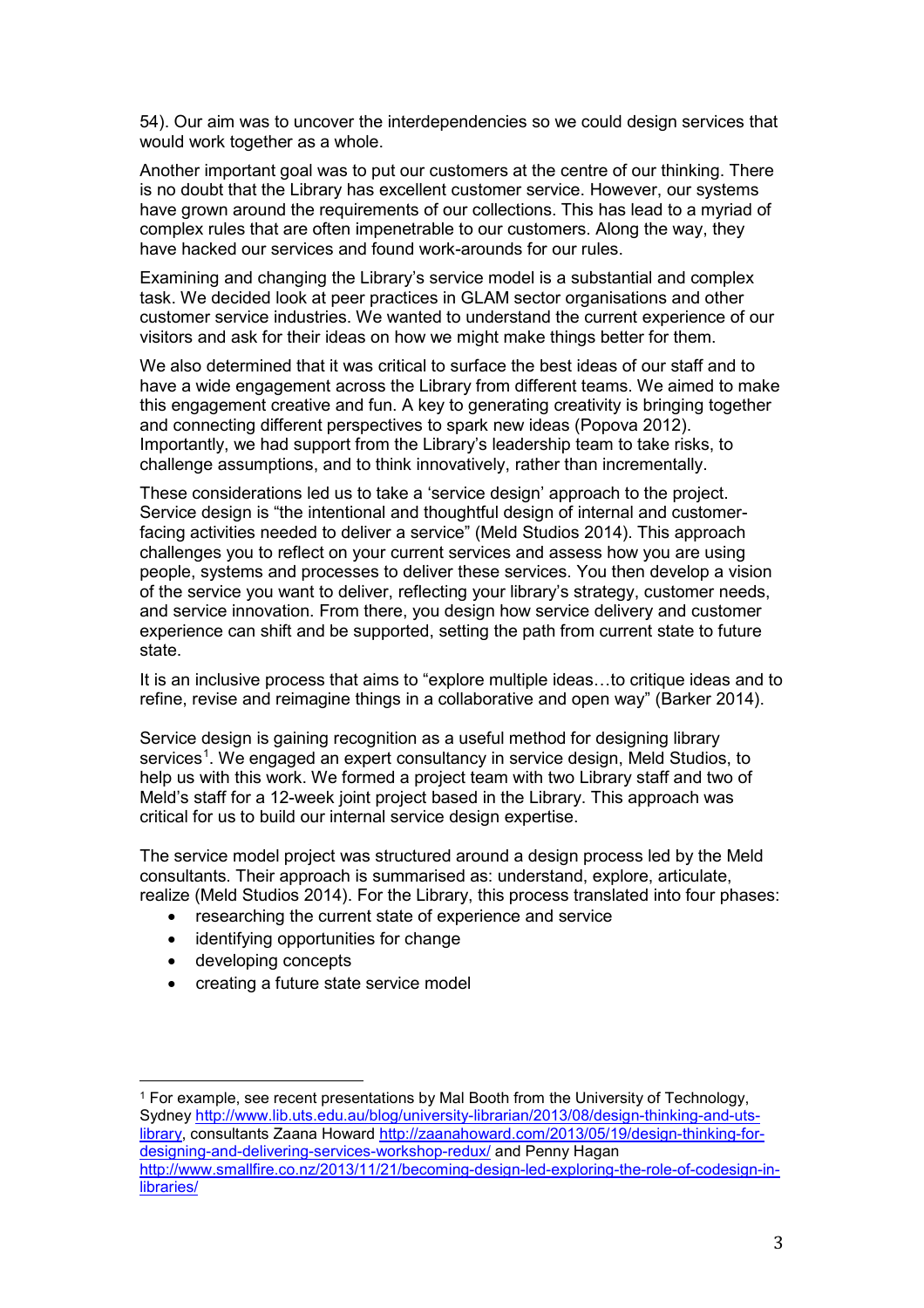## **4 Phase 1: Research**

The research phase was an intense period of observation and interviews. The intent was to understand the current state of our services, and to identify where problems occurred and the tensions that needed to be addressed (Design Council UK 2013). Observation included many hours immersed in the Library discreetly watching customers' behaviour and service provision. In order to avoid assumptions we informally interviewed visitors after observing their actions to ascertain more information about their experience. We asked open questions, for example "Why did you come to the Library?" and "Tell me about your experience in the Library today?"

We also talked to Library staff to gain insight into the services delivered in both front of house and back of house staff areas. We approached Library staff who were directly providing services, for example, from the Library forecourt, through to story time sessions, to our online copy order service, or via reference desks and reading rooms. Interviews with service staff continued beyond the research phase as necessary to gain greater understanding of the intricacies of workflows that often crossed over multiple teams.

The team also interviewed senior managers across the Library to identify what the current tensions were, and to gauge senior managers' views of the strategic direction of the Library. The key strategic themes we identified through these interviews were:

- a shift to digital
- the Library's evolution from scholarly reference to broader public access
- decreased funding from government and looking to external sources such as philanthropy
- the changing audience of the Library

The results of the research phase were recorded in four current state journey maps. Journey maps are "a visual representation of a user's journey through a service, showing all the different interactions they have. It allows you to see what parts of the service work for the user (magic moments) and what parts might need improving (pain points)" (Design Council UK 2013).

The four map categories were:

- 1. Interacting with the physical space
- 2. Information and collection access
- 3. The Library as a place to work
- 4. Community engagement and programming

The maps were largely visual, incorporating line-drawing vignettes of Library spaces, services and people, and included annotations to explain the vignettes. The journey maps were an important communication tool during the project. They were highly engaging and non-linear. Staff could effectively dip in and out of sections of the map to gain an overall impression of the current state, or read it comprehensively. Some of the research results were strongly tied to physical spaces of the Library and the journey maps allowed staff to quickly zero in on services or spaces of particular interest to them.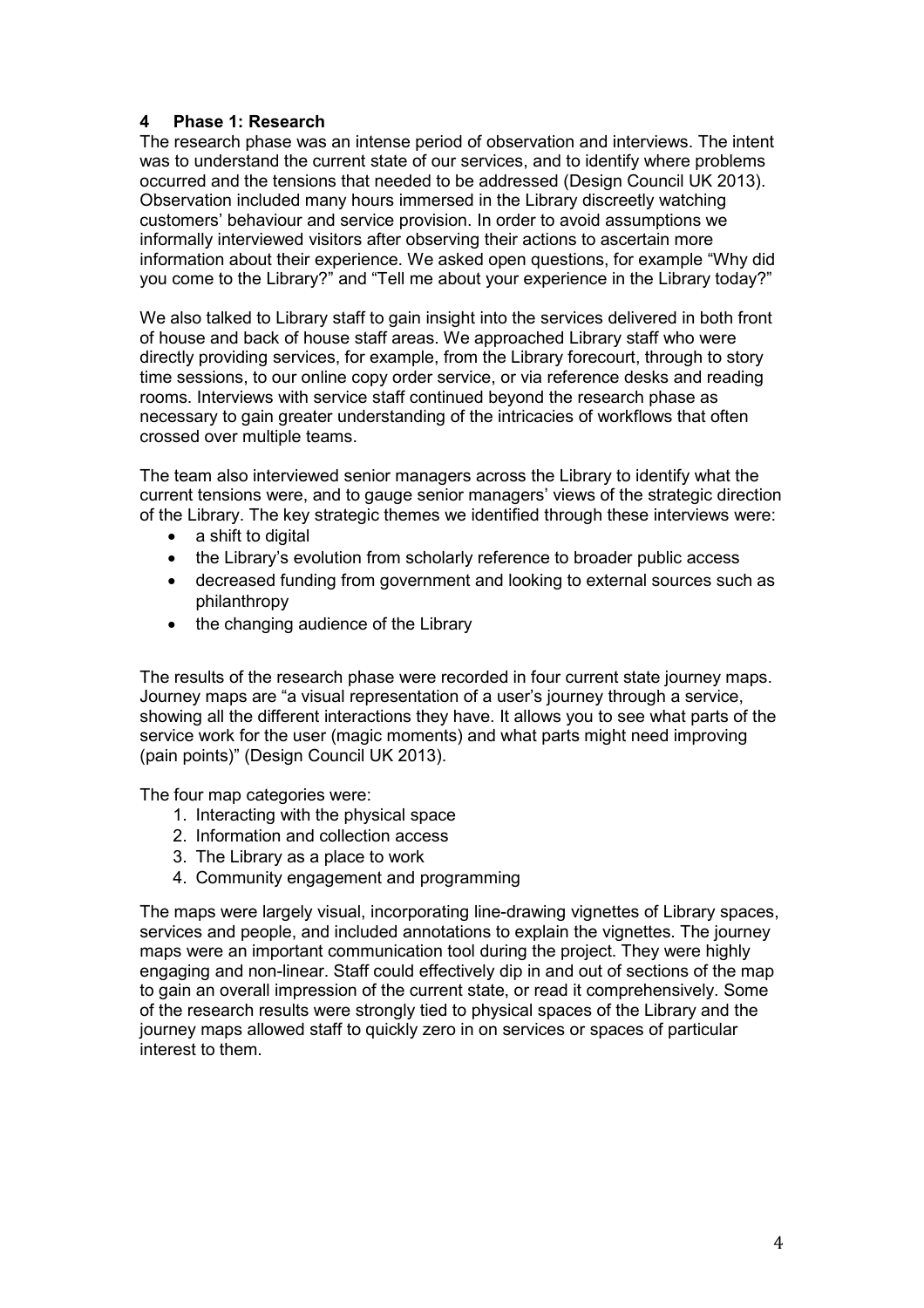

Figure 1: Excerpt from a journey map

Some of the tensions we identified through the research phase:

- Conflicts between different services and visitor needs
- Impacts of poor signage
- Barriers to Library entry
- Architectural constraints
- Congestion and demand on services and spaces
- Promotion of and access to the collection
- Difficulties browsing and navigating the collection
- Inefficient, difficult or hard to understand processes
- Lack of spaces for visitors with specific needs
- Access to staff expertise

#### **5 Phase 2: Opportunities**

The opportunities phase relied heavily on staff involvement in both formal and informal settings. We ran a series of workshops with staff from a cross-section of the Library. These sessions used techniques such as brainstorming, visualization and sketching to stimulate ideas (Design Council UK 2013). Staff from different teams, functions and positional hierarchy were invited to garner a wide perspective on the Library's services. Customer service, reference, retrieval staff, conservation, curatorial, property, programming and managerial staff all participated in the workshops.

The project team used the four current state journey maps as tools to help staff identify opportunities and issues with current Library services. Many different issues were identified and discussed as candidates for service redesign. The maps were then shared more broadly amongst staff in various ways: casual drop-in sessions were offered to all staff where the project team explained the journey maps; divisional and team meetings were used to present the maps to more staff; and the maps were displayed in staff areas.

The project team invited and encouraged feedback throughout, which was received either in person, via a designated project email address, or through the use of post-it notes directly on the maps.

Opportunities identified for service redesign:

- A more welcoming experience for visitors
- Better orientate visitors within the Library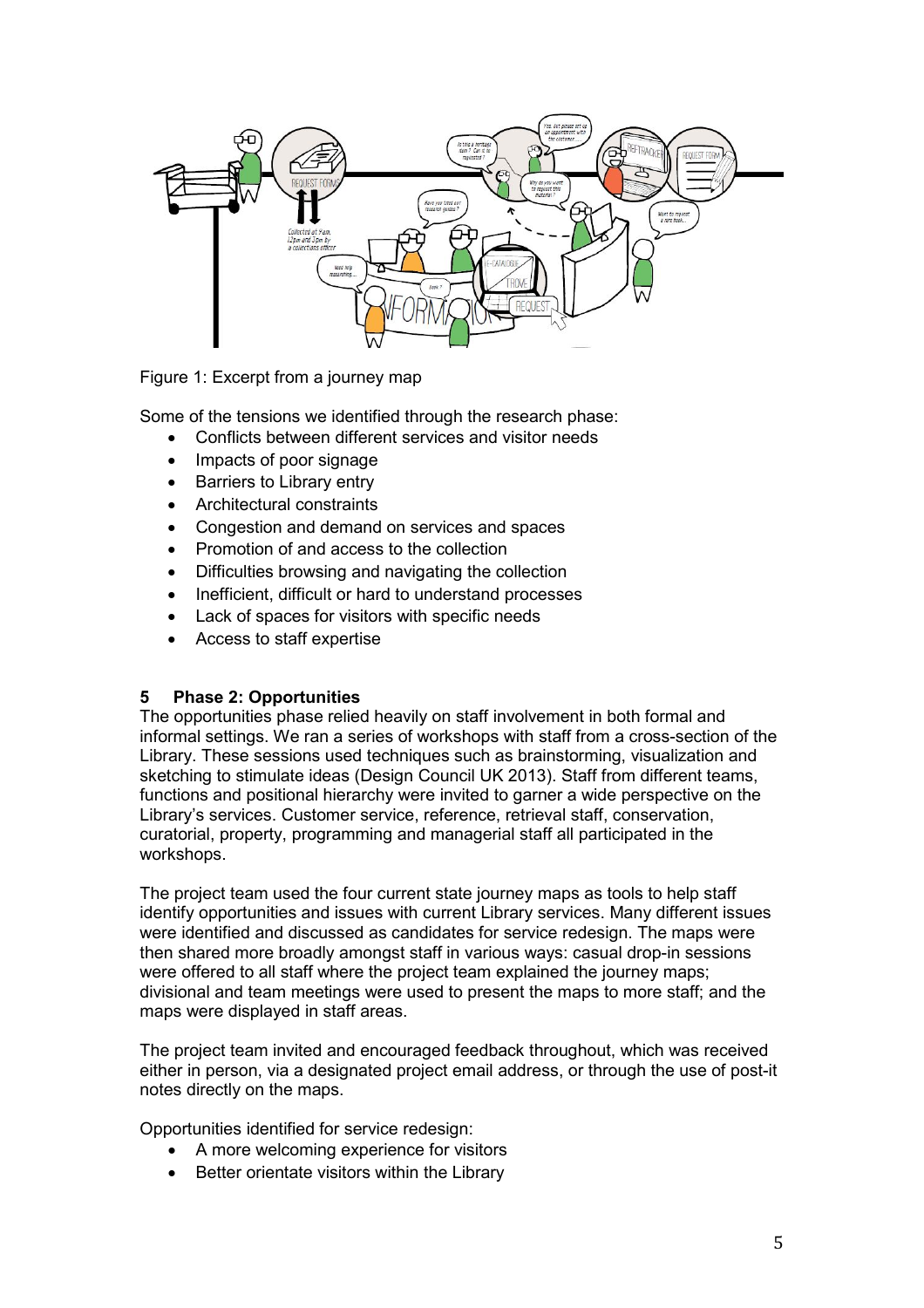- Clearly explain the purpose of the Library and its services
- Enable visitors to self-serve
- Better align visitor enquiries with staff expertise
- Simplify access to the Library's collection and encourage use
- Create stronger links between collection and non-collection services
- Better address the needs of visitors using the Library as a place of work
- Create ongoing engagement with the Library

## **6 Phase 3: Concept development**

The concept phase was informed by the feedback, discussions, workshops and service experiences that people shared. We used the previously identified opportunities to generate service concepts, drawing on the ideas of staff for how the future Library could operate.

We established a set of principles to guide service concept development. These principles emerged organically throughout the first two phases of the project. They became a guiding tool to help us stay true to the Library's vision for future services. They were the key to understanding how our services could be redesigned in an integrated way. The eight core service principles underpin our service model and we will use these to validate and assess future service development.

# **6.1 Our service principles**

## **Place the collection at the heart of the library**

The collection is both what defines the Library and what makes it unique. We will place the collection at the physical and metaphoric heart of the library. The collection will take centre stage in the building, as well as on the website. While we recognize that not all Library customers use the collection, we will do our best to reveal the collection to as many people as we can and encourage use and access.

## **The library is a place for everyone**

While the Library once catered predominantly for scholarly researchers, today the Library is a place for everyone in the community (Public Libraries Victoria Network 2014, p.13). Across all age groups, cultural and socio-economic backgrounds, we want all of our customers to feel welcome. This is especially important as users of libraries have increasingly sophisticated expectations of flexible, functional and welcoming library spaces and "want libraries to strike the right balance between providing quiet, reflective and reading/study-oriented spaces and interactive, culturally rich activity or creative spaces" (Public Libraries Victoria Network 2014, p.37). We will aim to understand our customers and build our services around their needs, and we will trust them to do the right thing.

## **Aspiring to make the entire collection accessible**

Our collection is only of value if it can be accessed and used by the public. Our aim is to make our entire collection accessible whether onsite, online through digitized versions and e-resources, through exhibitions and public programs, through our creative fellowship programs, via tours, or school programs. Overholt (2013) argues for library collections to be distributed, shared, open and accessible, as well as being "the raw materials upon which the creative energies of the world can be exercised". Or as Rundle (2014) states "for culture to be liberated, collaborative and shared, open access to the products of that culture is necessary" (Rundle 2014). This is our hope for our collection that, as Overholt states, we will be "constantly surprised by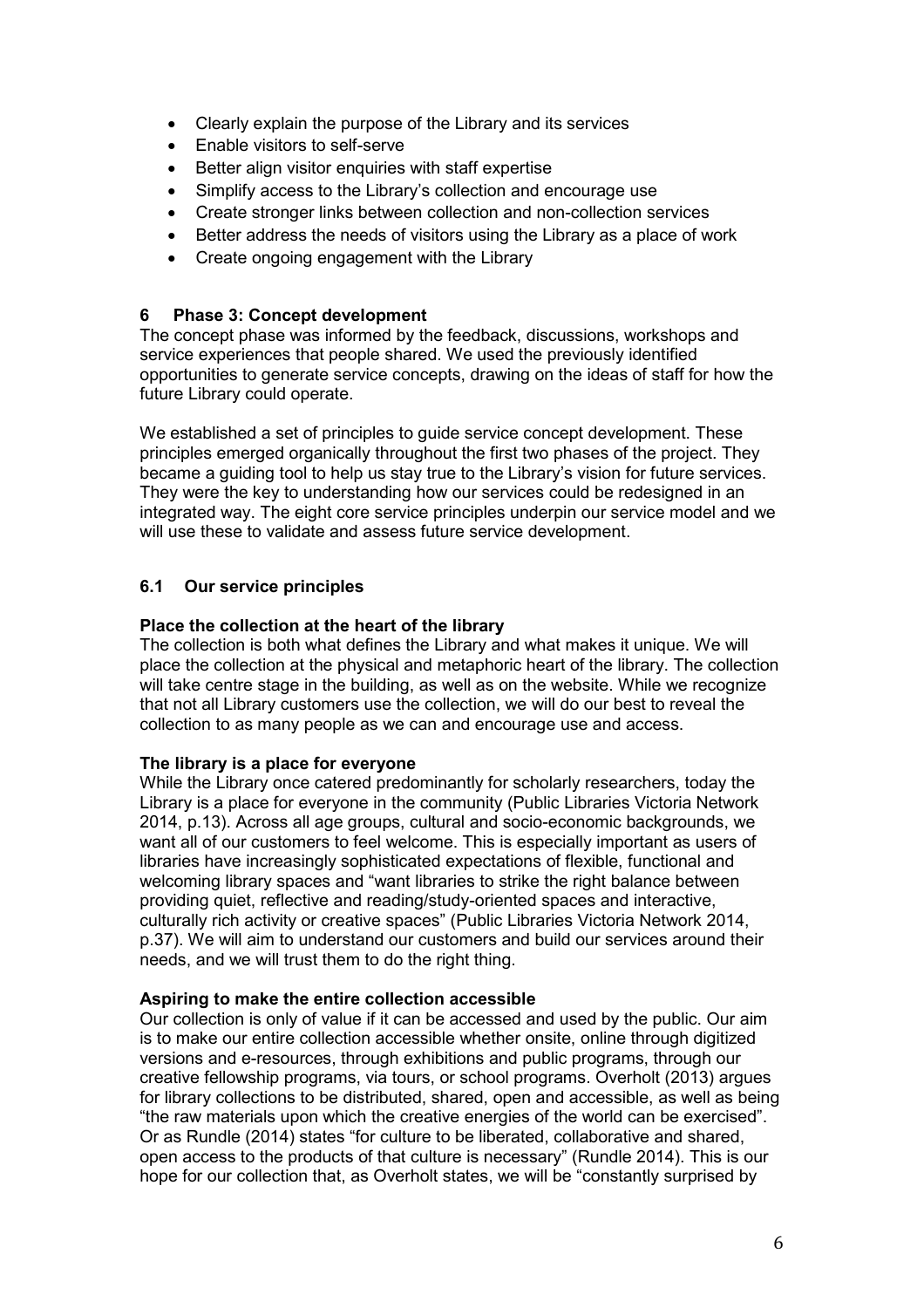the uses made of our collections in ways we could have never imagined and on scales we could never have accomplished on our own".

## **Services should be available both physically and digitally**

The Library has a responsibility to serve all Victorians, not just those who can visit us in the heart of Melbourne. As society becomes increasingly connected via mobile devices, and expectations are raised in regards to open access and open government, we have an obligation to ensure we take advantage of new technologies to distribute our services across the state (IFLA 2014, pp13-14). It is important that our digital interfaces be contemporary, usable and friendly (Public Libraries Victoria Network 2014, p.66)

### **Connect customers with the right expertise at their point of need**

Our staff's subject expertise and collection knowledge is one of our core assets. We will encourage our staff to be public advocates for their collection areas. We will try to minimize the referral of Library customers between service points and deliver services to the point of need of our customers.

### **Customers will empower themselves and each other**

We believe that our customers should be able to interact with many of our services without the need for staff intervention. Overholt (2013) describes this as 'disintermediation' and suggests that librarians "not…mourn our loss of control, but…celebrate the empowerment of users". Wherever possible we will look at ways that we can enable our customers to help themselves and each other, from booking computers, to printing, to requesting collection items, to contributing crowd-sourced and community-created content to our collections. As Rundle says, "the challenge is to work out how to help your community to empower themselves…[and]...provide environments that enable communities to ask more questions" (Rundle 2014).

#### **Actively monitor and measure customer interactions and adjust our services**

No service model is ever static or perfect so we will design feedback opportunities into our services so we can refine them. We will monitor customer interactions and adjust our staffing and services over time to better respond to customer needs. Our plan is to incorporate the techniques we have learnt through the service design project to help us design our services in the future.

### **We will charge for our services where appropriate and charge appropriately for our services**

Without compromising our principles of openness and accessibility, we are in a climate where we must look for opportunities to offset our costs. This is a trend felt by many libraries who face the challenge of providing new programs and services with tight budgets. There is an opportunity to "evolve from a cost-free service model to a not-for-profit service model, charging a fee for additional services and programs" (State Library of Victoria 2013, p. 22-23). We see it as reasonable and critical to charge appropriately for enhanced or extended services. At the same time, we will actively raise revenue from new funding streams such as philanthropy and sponsorship.

## **6.2 Service prototyping**

An important aspect of the concept phase was prototyping services. This was a practical way of communicating and testing concepts with staff within the physical space of the Library. Staff were able to experience the proposed changes by participating in interactive walk-throughs over three mornings before the Library opened to the public. Areas of the Library were 'dressed' differently in order to test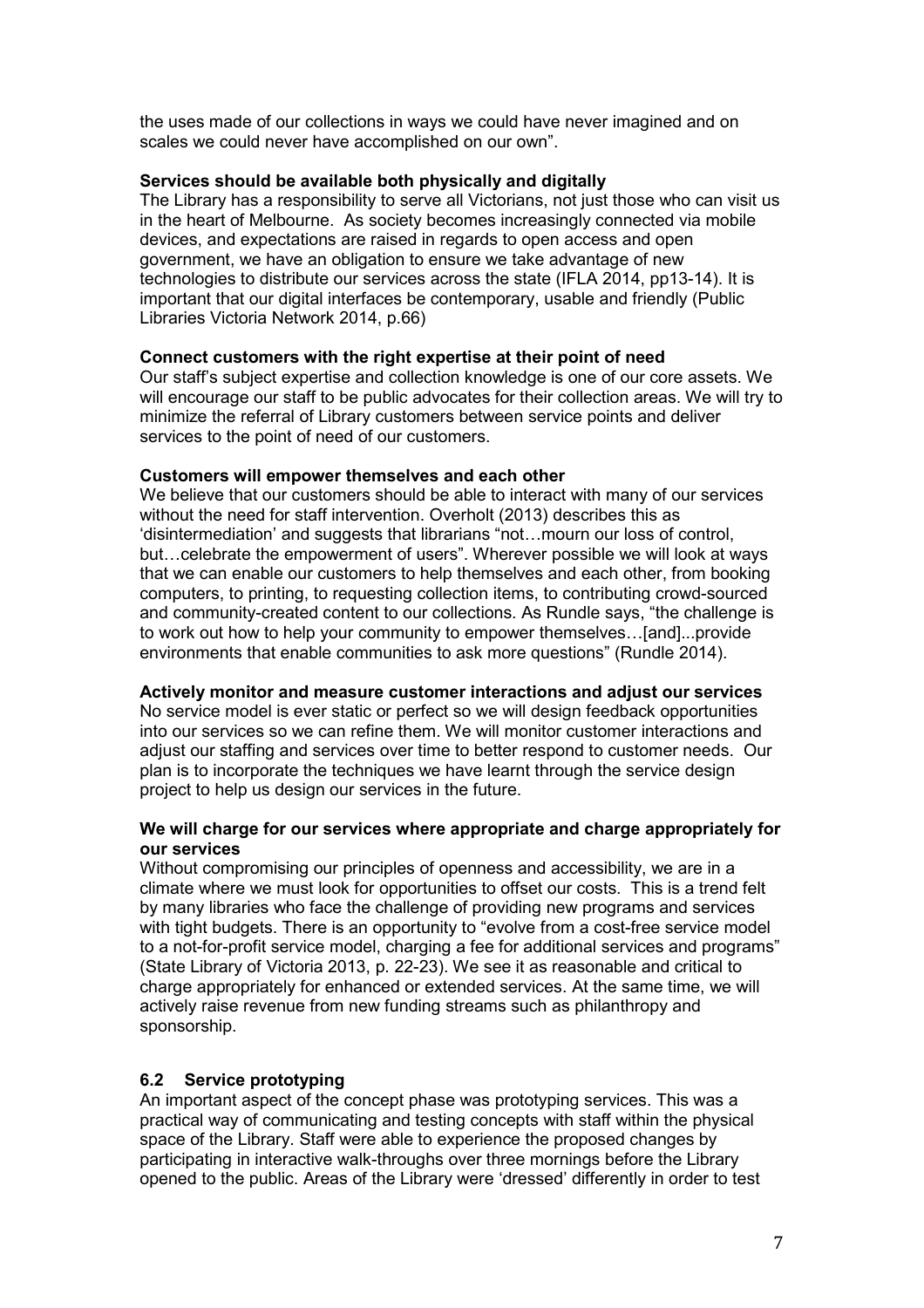the concepts. Each morning of prototyping was followed by a feedback session for those staff who participated. Examples of concepts tested were: new arrangements for reference desks, security and baggage policies, mobile technology and collection arrangement.

Prototyping was an immersive experience for staff and we were able to demonstrate the concepts more clearly this way. The prototyping generated much discussion amongst staff, and the feedback we gained was critical for further refining the concepts. "They showed us the challenges and weaknesses in our concepts and made them better. This exercise inspired advocates and triggered critics amongst Library staff, and our team learned what worked, what didn't, and why" (Gagarin 2014). We also asked the Library's customers for feedback on the service concepts.

## **7 Phase 4: Future state service model**

The final phase of the 12-week project was to produce a future state service model drawing on our research, identified opportunities, and concept testing. The model is not a prescriptive, detailed description of how we might change our existing services. It is a vision of where we could take services into the future, moving away from services developed in isolation that are dis-jointed and siloed (Barker 2014). This blueprint is a "detailed visual representation…showing the user's journey, all the different touchpoints and channels, as well as the behind the scenes parts of a service that make it work" (Design Council UK 2013).

Staff and customer ideas and feedback were incorporated in order to improve and refine the service concepts that had been prototyped. We produced a new service model for the Library documented in a single future state map. The 3 metre long map was visual and included captions to clarify concepts. The map can be hung on a wall and shared with people rather than being a report that is read and absorbed individually. The design of the map actively encourages discussion and collaboration.

At a distance, the map gives a broad overview of the future service. At the macro level it shows an integrated service model that clearly places the collections at the heart of everything we do, with services built around the needs of the customers instead of around our internal workflows or the physical layout of the building, a deliberate decision in order to future proof the model should we make changes to the configuration of the building.

A closer look at the model reveals the zoned approach to designing and delivering our services. There is a 'welcome zone', 'co-working zone', 'collections zone', 'exhibitions zone', 'community & commercial zone' and 'family zone', plus a zone showing what we offer outside of the Library. Through this design approach you can see how services are no longer working against each other. Whereas the current state journey maps showed how everything was working in opposition, the future state model shows how our services could work in harmony. Through this zoned approach, we can identify a service that needs to be redesigned and still do so within the context of how it would integrate into the whole. The goal is to "create clarity and efficient interaction between these different zones" (Danish Agency for Culture 2013).

A more detailed review of the model reveals concepts and elements of what could work in each of the zones and indicates how staff would support and provide those services. Then at the micro level, the map goes into those concepts in more detail, but at this level of detail still leaves scope for us to determine exactly how we would implement the service. This gives us the ability to refine each element prior to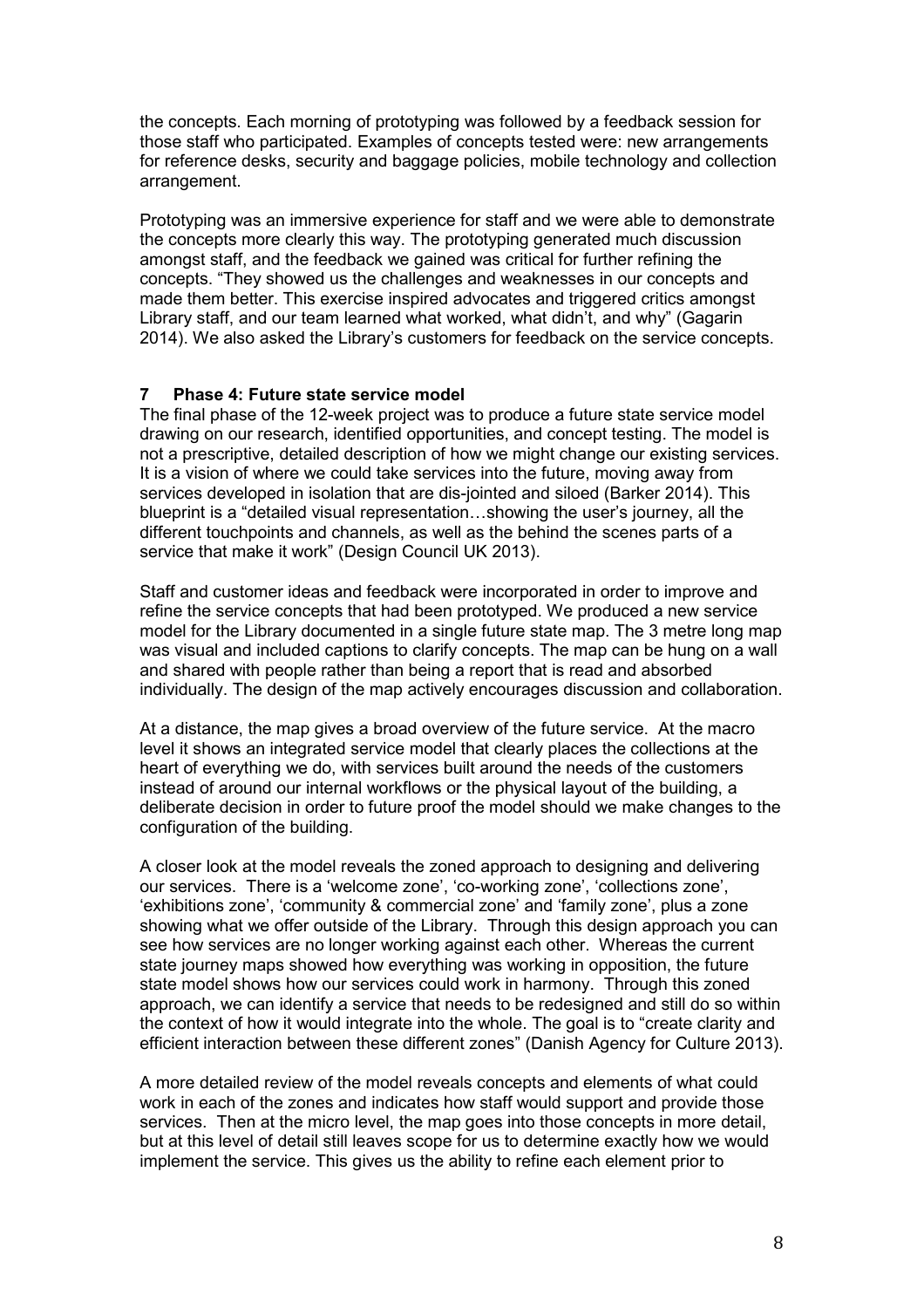implementation with further staff and customer input. In that sense the concepts are open, so they can evolve, while still reflecting our service principles.

At the culmination of the project we presented the future state vision to the project steering committee and the leadership team. We followed this with wider staff communication at a general staff meeting, in focus groups with staff who had contributed to the project, team meetings, and via open invitation drop-in information sessions. Following this, we displayed copies of the map in staff areas, and distributed a booklet version of the map.

## **8 Making changes to our services**

From this one overarching service design project, we identified around thirty discreet projects to implement over the next three to four years. Many of these are now well underway, but others won't begin for some time. This is because they are either dependent on other projects being completed first, or they require a reallocation of resources.

Examples of projects that are already in progress include: redesigning our welcome zone, better identifying staff in public spaces, giving staff iPads in order to support a more mobile approach to service delivery, and piloting a single customer service point. Less visible projects also underway include: automating and streamlining all of the rosters for front of house, and integrating customer service teams so that we can deliver a more coordinated approach to service.

## **8.1 Redesigning the welcome zone**

One of the biggest problems identified in the project with our existing services was that the library entrance could be very intimidating and imposing to first time visitors. Welcome zones should invite "visitors to venture further into the library's experience spaces" and give them the information and guidance they need to start their library exploration (Danish Agency for Culture 2013). We are making changes to our entrance spaces to make the Library more inviting and easier to understand. Through rethinking lighting, layout of space, positioning and size of service desks and developing a unified approach to signage, we are improving the experience of first time visitors. The simple intervention of having a sign that says "Welcome to the State Library" in the entrance foyer, will reassure people that they have come to the right place and that they are welcome to enter and explore. Having a small exhibition space within the welcome zone will also work as a teaser for what lies beyond in the Library collection.

## **8.2 Placing more trust in our customers**

Through the service model project the security staff presence was identified as a major barrier to entry. Reducing this barrier while still ensuring the protection of the collection is a complicated feat to achieve. We have been able to make small changes that have had a significant impact on reducing this barrier while not compromising the safety of our collection.

One of the simplest changes has been allowing larger sized bags into the library. By rethinking our approach and placing more trust in our customers, there are now fewer conflicts between customers and staff. A flow-on effect of this new approach is that by making security staff less focused on identifying oversized bags, they are now able to be more focused on observing other behaviours of people in the Library.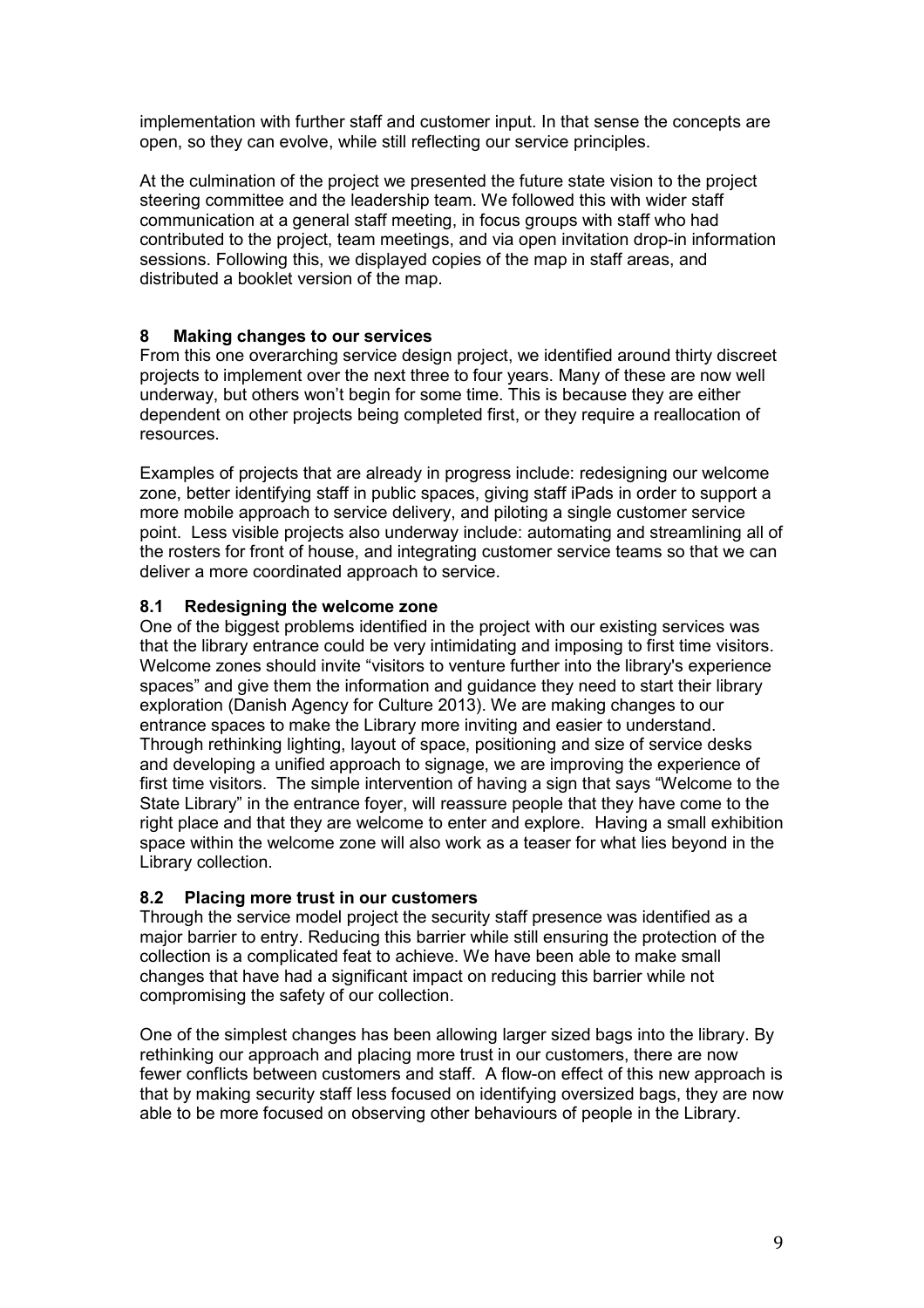# **8.3 Uniforms**

By the time this paper is delivered, front of house staff will all be wearing new uniforms and name badges to make them easier to identify for our customers. As part of embedding the Library's new strategic direction, we have re-branded the Library with new positioning, and a new logo and style guide. This has been a good opportunity to update uniforms, signage and other visual cues, giving the Library a fresh and more contemporary aesthetic.

## **8.4 Single service point**

We are changing our service paradigm from having services built around the collections to instead having services designed around the customers' needs by moving to a single service point. In the research phase of the project we identified people being referred from one service point to another as they struggled to determine where they needed to go in order to have their query answered. In some cases the person would talk to four or five staff on their journey. With a single service point, we will simplify customer services and reduce frustration by making most services available from the one place.

## **8.5 Zoned approach**

One of the most complicated projects is to implement the zoned approach to services. This has started with the redesign of the welcome zone and work is underway to scope a 'family zone' to make it a space appealing to both children and the adults accompanying them (Danish Agency for Culture 2013). The creation of a consolidated collection zone is far more logistically challenging to implement and we are currently exploring the best way to achieve this. The Library is about to embark on an \$80 million, 4-year major redevelopment of our spaces. This project is jointly funded by the Victorian State Government and via philanthropic donations. This redevelopment will ensure the successful implementation of our zones.

# **9 Benefits of staff involvement**

We recognised from the outset that redesigning our services would likely lead to Library staff having to make changes to their work practices. We also acknowledged that in order to deliver the best customer experience, we needed to know how we could support staff to do this. As stated by Barker, "staff are often expected to perform heroics on a daily basis, but are generally supported with far from heroic tools" (Barker 2014).

For these reasons, we wanted to involve staff in generating and testing ideas and assumptions, as well as making choices about how to implement changes. We aimed to share as much information as possible to reduce the level of anxiety about change. Through this approach we hoped to overcome some of the potential challenges associated with managing change such as uncertainty and surprise (Kanter 1983). All staff were given the opportunity to contribute to the project and we estimate that at least half of the staff of the Library actively took part.

When reflecting on the project, we noted a number of surprising and positive outcomes that arose from using the service design approach and the breadth of staff involvement. Whilst there was some evidence of change cynicism, the extent to which many Library staff were open to change was very encouraging. The service design approach attempts to alleviate change resistance by providing multiple avenues for staff participation and communication (Meld Studios 2014).

The opportunities for staff involvement and the methods available to provide input appeared to be valued by staff; workshops, feedback sessions and prototyping activities were largely well attended and often at or above capacity. We believe that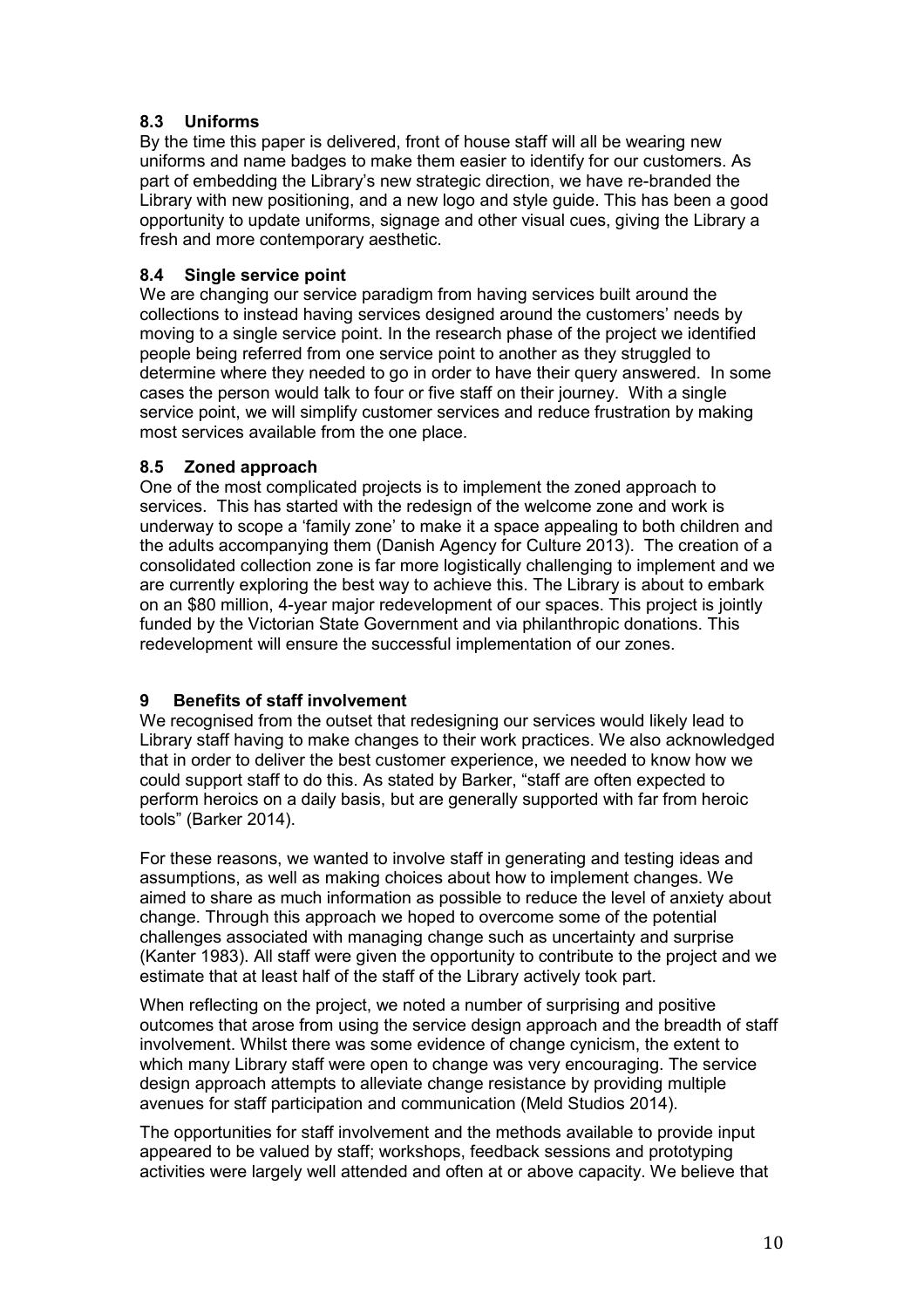the variety of participatory opportunities helped combat resistance to change, as well as generating the best ideas from staff.

A positive unintended outcome of staff involvement was an educative process as staff from different roles, functions and teams learnt about each other's work and experiences and saw a bigger picture together. The participatory sessions allowed more voices to be heard beyond the usual spokespeople and increased understanding of the challenges and opportunities faced in different teams. The reaction to a service design approach by many Library staff was largely positive. We observed a ground swell of interest and involvement by staff throughout the project. Informal feedback provided from staff indicated that overall it was an enjoyable and engaging process.

'I found your Future Service Model workshop today very interesting, exciting, inspiring and look forward to implementation within the Library. The depth, breadth and complexity of the Service delivery model map is exceptional, I believe and zones simplify the model and understanding as well. Staff and customers will benefit.'

Library staff comment

### **10 Conclusion**

Taking a service design approach to redesigning our services in the Library had many benefits. Having wide staff involvement from across the Library has meant we could engage staff in thinking creatively to respond to the opportunities we had to enhance our services. At the same time, these staff gained a greater appreciation for each other's work, and an understanding of the tensions and challenges inherent in our service delivery. Staff were able to co-create our new service model, thus enhancing their capacity to be advocates and supporters for the proposed changes. By having two of our staff on the project team, we built our internal expertise around service design. We will be able to use this expertise to continually refine and redesign our services into the future.

While there are challenges in implementing what are quite complex changes, we now have clear service principles and an integrated service vision to work towards. This project method allowed for a deep understanding of our current services, the tensions underlying these, and the opportunities we had to redesign our services into a cohesive whole. By mapping and analysing our customers' service journey we can embrace their hacks instead of working against them, and as a result, create a better customer experience.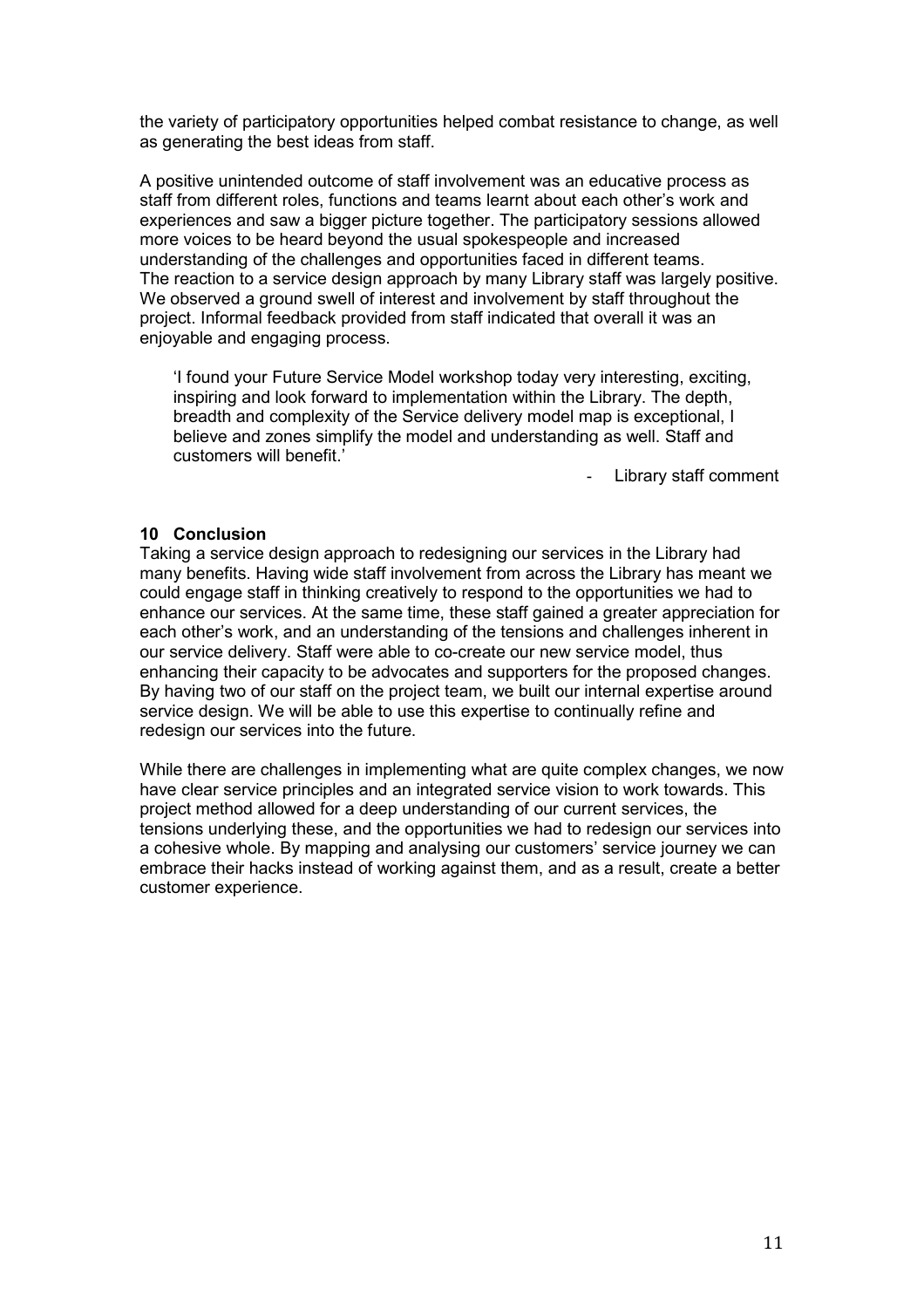## **11 References**

Barker, Iain (2014) *UX to service design: Applying user centred design sensibilities beyond digital channels*, accessed 10 November 2014 <http://www.meldstudios.com.au/2014/09/11/beyond-digital-ux-service-design/>

Danish Agency for Culture (2013) *Model Programme for Public Libraries*, accessed 10 November 2014

[http://modelprogrammer.kulturstyrelsen.dk/en/?utm\\_source=rss&utm\\_medium=rss&u](http://modelprogrammer.kulturstyrelsen.dk/en/?utm_source=rss&utm_medium=rss&utm_campaign=model-programme-for-public-libraries) [tm\\_campaign=model-programme-for-public-libraries](http://modelprogrammer.kulturstyrelsen.dk/en/?utm_source=rss&utm_medium=rss&utm_campaign=model-programme-for-public-libraries)

Department of Transport, Planning and Local Infrastructure (2014*) Victoria in Future 2014*, accessed 10 November 2014 [http://www.dtpli.vic.gov.au/data-and](http://www.dtpli.vic.gov.au/data-and-research/population/census-2011/victoria-in-future-2014)[research/population/census-2011/victoria-in-future-2014](http://www.dtpli.vic.gov.au/data-and-research/population/census-2011/victoria-in-future-2014)

Design Council UK (2013) *Introducing design methods*, accessed 10 November 2014 <http://www.designcouncil.org.uk/news-opinion/introducing-design-methods>

Gagarin, D (2014) *Co-designing with the State Library of Victoria: How we did it, and why it paves the way for change*, accessed 10 November 2014 [http://www.meldstudios.com.au/2014/06/10/co-designing-state-library-victoria-it](http://www.meldstudios.com.au/2014/06/10/co-designing-state-library-victoria-it-paves-change/)[paves-change/](http://www.meldstudios.com.au/2014/06/10/co-designing-state-library-victoria-it-paves-change/)

IFLA (2014) *Riding the Waves or Caught in the Tide? Navigating the Evolving Information Environment*, accessed 10 November 2014 [http://trends.ifla.org/files/trends/assets/insights-from-the-ifla-trend-report\\_v3.pdf](http://trends.ifla.org/files/trends/assets/insights-from-the-ifla-trend-report_v3.pdf)

Kanter, Rosabeth M. 1983 *[The Change Masters: Innovation for Productivity in the](http://hollis.harvard.edu/?itemid=|library/m/aleph|000385923)  [American Corporation](http://hollis.harvard.edu/?itemid=|library/m/aleph|000385923)*. New York: Simon & Schuster

Meld Studios website, accessed 10 November 2014 <http://www.meldstudios.com.au/what-we-do/service-design/> & <http://www.meldstudios.com.au/what-we-do/our-process/>

Narayanan, V.K., and Nath, R. (1993). *Organization Theory: A strategic approach.* Homewood, IL : Irwin

Overholt, John H. (2013) 'Five theses on the future of special collections'. *RBM: A Journal of Rare Books, Manuscripts, and Cultural Heritage* 14(1): 15-20, accessed 10 November 2014<http://nrs.harvard.edu/urn-3:HUL.InstRepos:10601790>

Popova, M (2012) *Dancing About Architecture: A Field Guide to Creativity*, accessed 10 November 2014, [http://www.brainpickings.org/index.php/2012/04/27/dancing](http://www.brainpickings.org/index.php/2012/04/27/dancing-about-architecture-phil-beadle/)[about-architecture-phil-beadle/](http://www.brainpickings.org/index.php/2012/04/27/dancing-about-architecture-phil-beadle/)

Rundle, H (2014) *What we have and what we do*, accessed 10 November 2014 <http://www.hughrundle.net/2014/06/28/what-we-have-and-what-we-do/>

State Library of Victoria (2013) *Corporate Plan 2013-2016*, accessed 10 November 2014<http://www.slv.vic.gov.au/sites/default/files/slv-corporate-plan-2013-16.pdf>